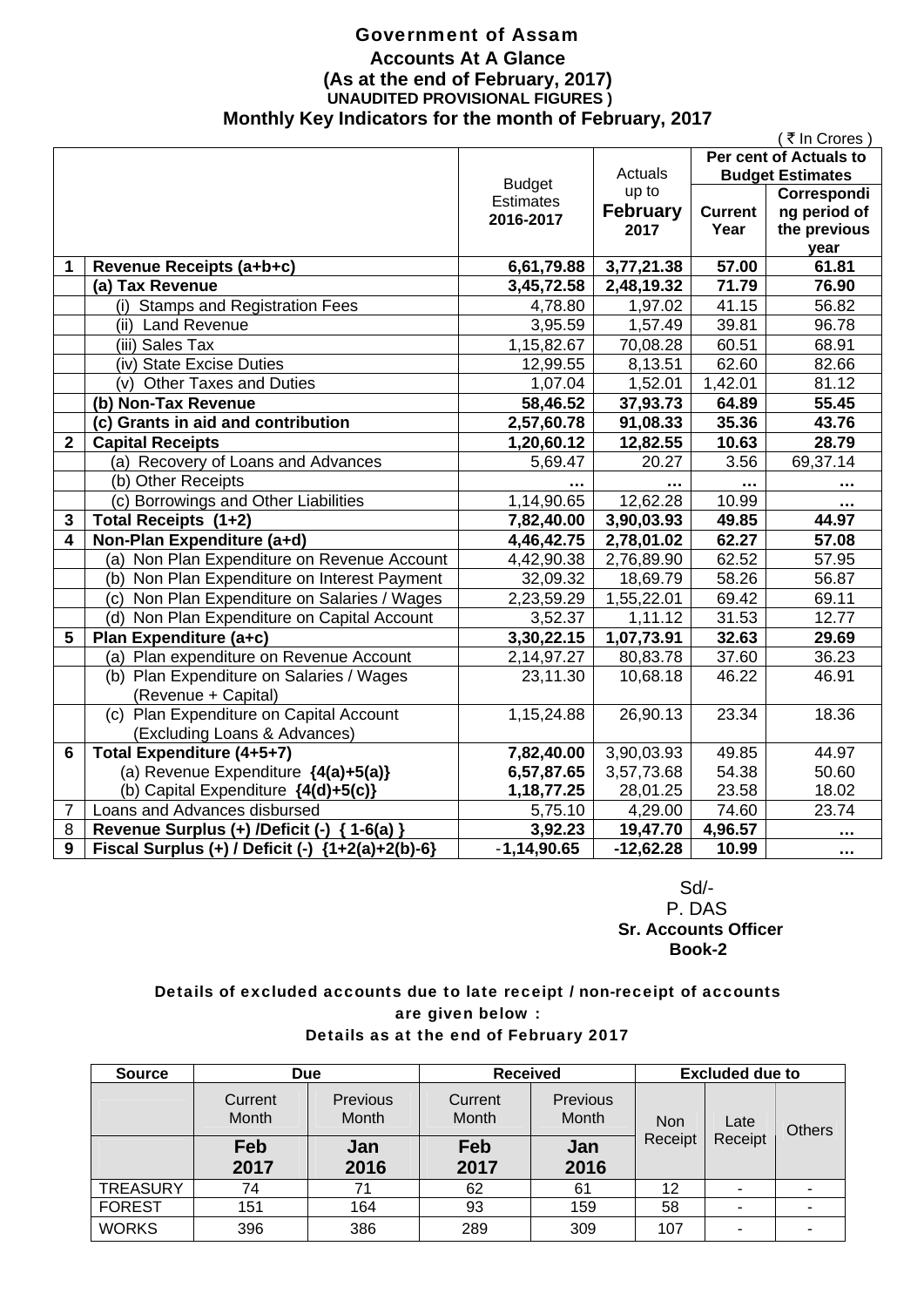### Monthly trend of **TAX REVENUE**  ( Refer to Item No. 1 (a) of Monthly Accounts at a Glance )

|                  |                |                    |                | (₹ In crores)      |
|------------------|----------------|--------------------|----------------|--------------------|
| <b>Months</b>    |                | 2016-17            | 2015-16        |                    |
|                  | <b>MONTHLY</b> | <b>PROGRESSIVE</b> | <b>MONTHLY</b> | <b>PROGRESSIVE</b> |
| <b>APRIL</b>     | 2,177.07       | 2,177.07           | 2,073.24       | 2.073.24           |
| <b>MAY</b>       | 2,193.61       | 4,370.68           | 2,085.84       | 4,159.08           |
| <b>JUNE</b>      | 2,214.93       | 6.858.61           | 2,099.58       | 6,258.66           |
| <b>JULY</b>      | 2,209.20       | 8,794.81           | 2,061.65       | 8,320.31           |
| <b>AUGUST</b>    | 2,216.56       | 11,011.37          | 2,018.74       | 10,339.05          |
| <b>SEPTEMBER</b> | 2,258.27       | 13,269.64          | 1,977.32       | 12,316.37          |
| <b>OCTOBER</b>   | 2,304.63       | 15,574.27          | 2,074.74       | 14,391.11          |
| <b>NOVEMBER</b>  | 1,728.83       | 17,303.10          | 2,025.99       | 16,417.10          |
| <b>DECEMBER</b>  | 3,854.86       | 21,157.96          | 2,100.97       | 18,518.07          |
| <b>JANUARY</b>   | 1,612.47       | 22,770.43          | 2,095.49       | 20,613.56          |
| <b>FEBRUARY</b>  | 2,048.89       | 24,819.32          | 2,116.48       | 22,730.04          |
| <b>MARCH</b>     |                |                    | 4,161.34       | 26,891.38          |

**Note :** As the details of excluded accounts are not likely to be the same for the current and corresponding periods, the comparison will be indicative only. For details of excluded accounts, reference to Accounts at a Glance is invited.

### Monthly trend of **NON-TAX REVENUE**  ( Refer to Item No. 1 (b) of Monthly Accounts at a Glance )

| <b>Months</b>    | 2016-17        |                    |                | 2015-16            |
|------------------|----------------|--------------------|----------------|--------------------|
|                  | <b>MONTHLY</b> | <b>PROGRESSIVE</b> | <b>MONTHLY</b> | <b>PROGRESSIVE</b> |
| <b>APRIL</b>     | 166.18         | 166.18             | 331.93         | 331.93             |
| <b>MAY</b>       | 186.78         | 352.96             | 199.48         | 531.41             |
| <b>JUNE</b>      | 219.41         | 572.37             | 301.79         | 833.20             |
| <b>JULY</b>      | 198.40         | 770.77             | 231.52         | 1,064.72           |
| <b>AUGUST</b>    | 1,660.97       | 2,431.74           | 167.27         | 1,231.99           |
| <b>SEPTEMBER</b> | 224.28         | 2,656.02           | 165.17         | 1,397.16           |
| <b>OCTOBER</b>   | 237.71         | 2,893.73           | 202.77         | 1,599.93           |
| <b>NOVEMBER</b>  | 279.25         | 3,172.98           | 211.23         | 1,811.16           |
| <b>DECEMBER</b>  | 257.19         | 3,430.17           | 185.94         | 1,997.10           |
| <b>JANUARY</b>   | 264.67         | 3,694.84           | 204.50         | 2,201.60           |
| <b>FEBRUARY</b>  | 98.89          | 3,793.73           | 197.19         | 2,398.79           |
| <b>MARCH</b>     |                |                    | 361.21         | 2,760.00           |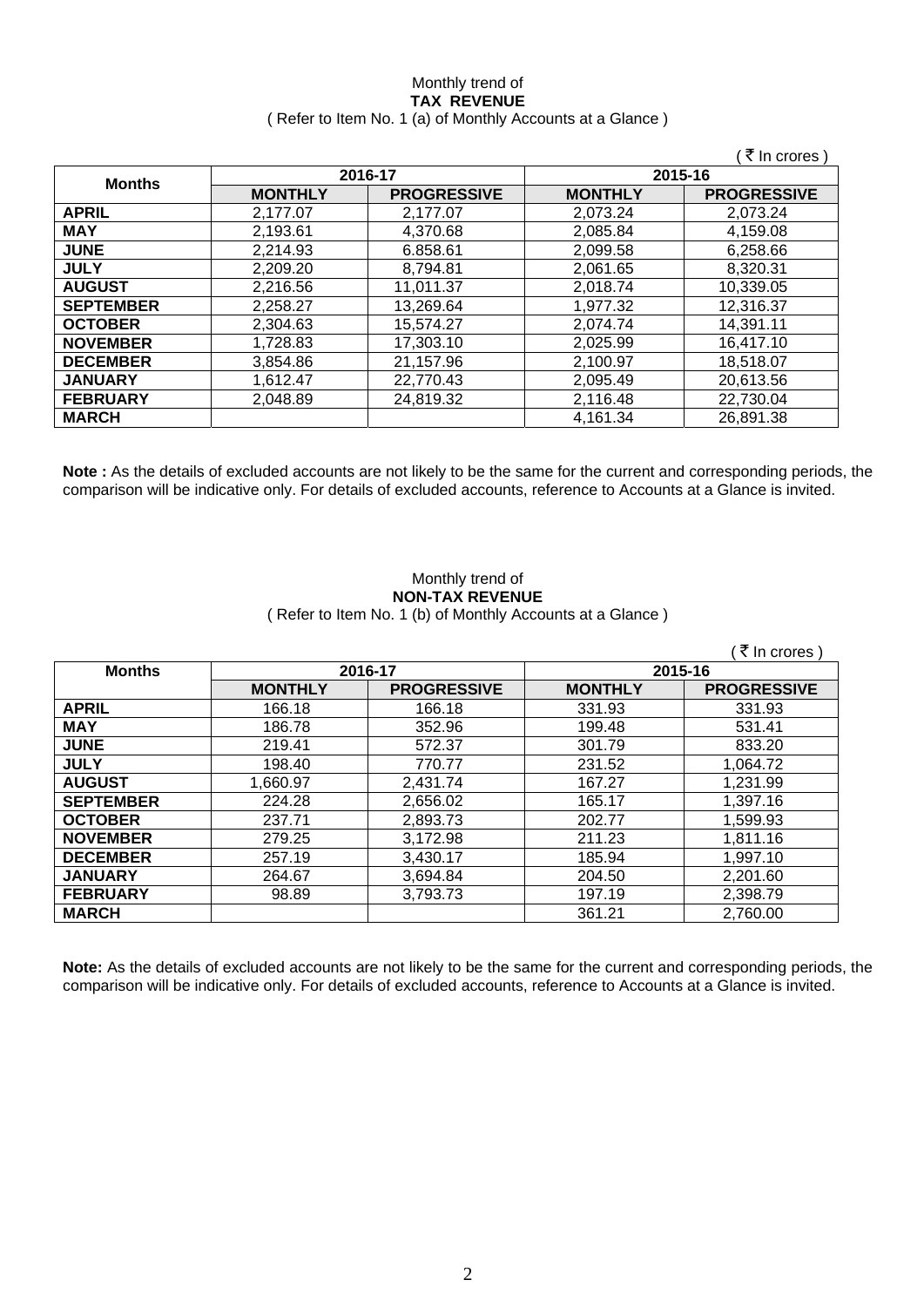## Monthly trend of **GRANTS-IN-AID AND CONTRIBUTION**

( Refer to Item No. 1 (c) of Monthly Accounts at a Glance )

|                  |                |                    |                | ∶₹ In crores )     |
|------------------|----------------|--------------------|----------------|--------------------|
| <b>Months</b>    | 2016-17        |                    |                | 2015-16            |
|                  | <b>MONTHLY</b> | <b>PROGRESSIVE</b> | <b>MONTHLY</b> | <b>PROGRESSIVE</b> |
| <b>APRIL</b>     | 443.89         | 443.89             | 373.68         | 373.68             |
| <b>MAY</b>       | 781.92         | 1,225.81           | 1,448.44       | 1,822.12           |
| <b>JUNE</b>      | 908.51         | 2,134.32           | 945.32         | 2,767.45           |
| <b>JULY</b>      | 1,104.10       | 3,238.42           | 627.02         | 3,394.47           |
| <b>AUGUST</b>    | 515.02         | 3,753.44           | 2,215.65       | 5,610.12           |
| <b>SEPTEMBER</b> | 2,138.89       | 5,892.33           | 1,351.85       | 6,961.97           |
| <b>OCTOBER</b>   | 406.10         | 6,298.43           | 404.19         | 7,366.16           |
| <b>NOVEMBER</b>  | 500.94         | 6,799.37           | 508.64         | 7,874.80           |
| <b>DECEMBER</b>  | 948.64         | 7,748.01           | 1,102.87       | 8,977.67           |
| <b>JANUARY</b>   | 458.34         | 8,206.35           | 311.91         | 9,289.58           |
| <b>FEBRUARY</b>  | 901.98         | 9,108.33           | 854.30         | 10,143.88          |
| <b>MARCH</b>     |                |                    | 2,652.17       | 12,796.05          |

**Note :** As the details of excluded accounts are not likely to be the same for the current and corresponding periods, the comparison will be indicative only. For details of excluded accounts, reference to Accounts at a Glance is invited.

### Monthly trend of **RECOVERY OF LOANS AND ADVANCES**  ( Refer to Item No. 2 (a) of Monthly Accounts at a Glance )

|                  |                |                    |                | ₹ In crores        |
|------------------|----------------|--------------------|----------------|--------------------|
| <b>Months</b>    | 2016-17        |                    | 2015-16        |                    |
|                  | <b>MONTHLY</b> | <b>PROGRESSIVE</b> | <b>MONTHLY</b> | <b>PROGRESSIVE</b> |
| <b>APRIL</b>     | 0.41           | 0.41               | 503.35         | 503.35             |
| <b>MAY</b>       | 1.04           | 1.45               | 0.57           | 503.92             |
| <b>JUNE</b>      | 1.00           | 2.45               | 0.48           | 504.40             |
| <b>JULY</b>      | 13.14          | 15.59              | 0.37           | 504.77             |
| <b>AUGUST</b>    | 0.36           | 15.95              | 2.47           | 507.24             |
| <b>SEPTEMBER</b> | 0.24           | 16.18              | 0.39           | 507.63             |
| <b>OCTOBER</b>   | 0.22           | 16.40              | 0.68           | 508.31             |
| <b>NOVEMBER</b>  | 0.22           | 16.62              | 0.38           | 508.69             |
| <b>DECEMBER</b>  | 2.88           | 19.50              | 0.50           | 509.19             |
| <b>JANUARY</b>   | 0.61           | 20.11              | 0.41           | 509.60             |
| <b>FEBRUARY</b>  | 0.16           | 20.27              | 0.28           | 509.88             |
| <b>MARCH</b>     |                |                    | 0.60           | 510.48             |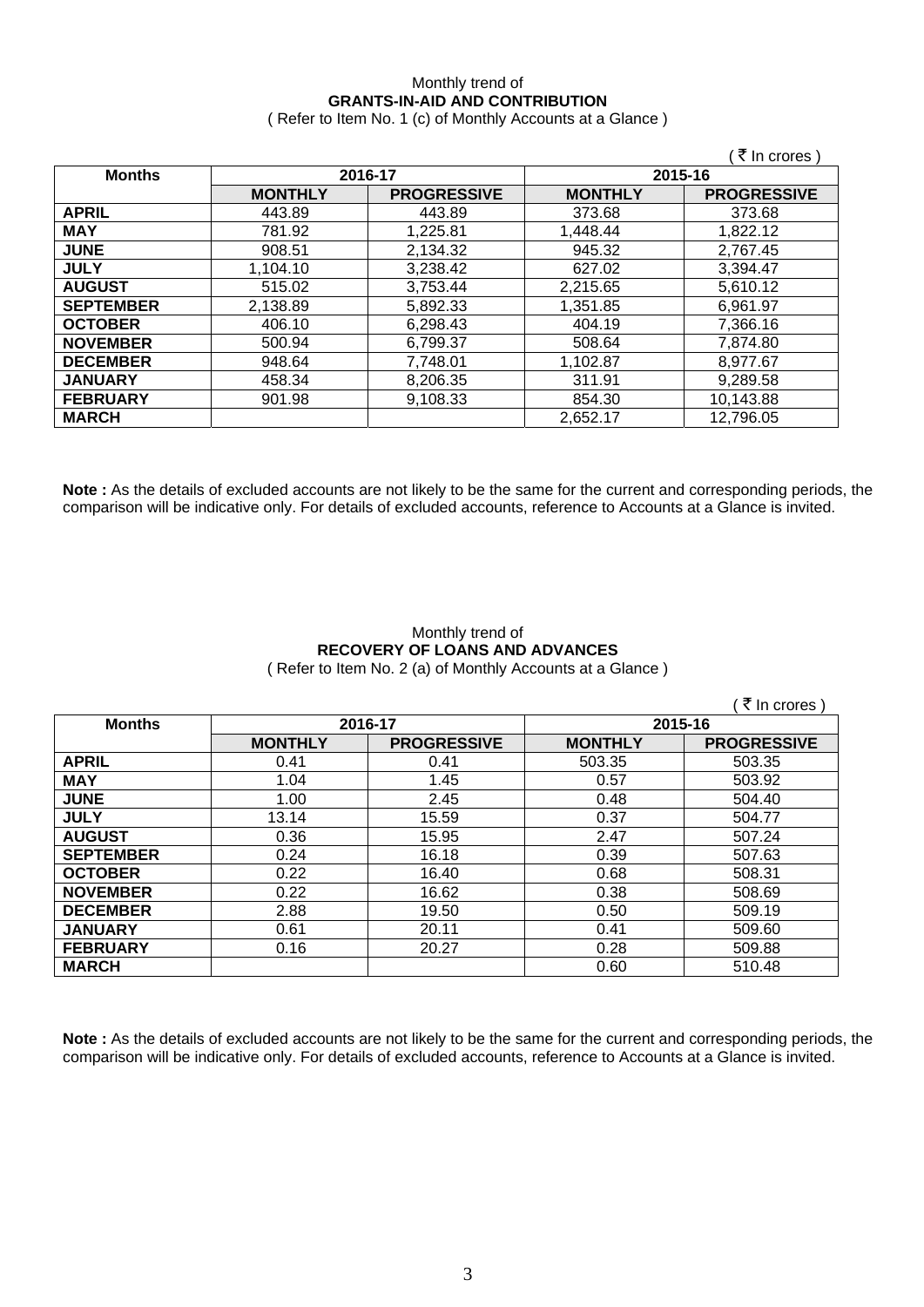### Monthly trend of **OTHER RECEIPTS**  ( Refer to Item No. 2 (b) of Monthly Accounts at a Glance )

|                  |                |                    |                | ∶ ₹ In crores )    |
|------------------|----------------|--------------------|----------------|--------------------|
| <b>Months</b>    | 2016-17        |                    | 2015-16        |                    |
|                  | <b>MONTHLY</b> | <b>PROGRESSIVE</b> | <b>MONTHLY</b> | <b>PROGRESSIVE</b> |
| <b>APRIL</b>     | 0.00           | 0.00               | 0.00           | 0.00               |
| <b>MAY</b>       | 0.00           | 0.00               | 0.00           | 0.00               |
| <b>JUNE</b>      | 0.00           | 0.00               | 0.00           | 0.00               |
| <b>JULY</b>      | 0.00           | 0.00               | 0.00           | 0.00               |
| <b>AUGUST</b>    | 0.00           | 0.00               | 0.00           | 0.00               |
| <b>SEPTEMBER</b> | 0.00           | 0.00               | 0.00           | 0.00               |
| <b>OCTOBER</b>   | 0.00           | 0.00               | 0.00           | 0.00               |
| <b>NOVEMBER</b>  | 0.00           | 0.00               | 0.00           | 0.00               |
| <b>DECEMBER</b>  | 0.00           | 0.00               | 0.00           | 0.00               |
| <b>JANUARY</b>   | 0.00           | 0.00               | 0.00           | 0.00               |
| <b>FEBRUARY</b>  | 0.00           | 0.00               | 0.00           | 0.00               |
| <b>MARCH</b>     |                |                    | 0.00           | 0.00               |

**Note :** As the details of excluded accounts are not likely to be the same for the current and corresponding periods, the comparison will be indicative only. For details of excluded accounts, reference to Accounts at a Glance is invited.

#### Monthly trend of **BORROWINGS AND OTHER LIABILITIES**  ( Refer to Item No. 2 (c) of Monthly Accounts at a Glance )

|                  |                |                    |                | ( ₹ In crores)     |
|------------------|----------------|--------------------|----------------|--------------------|
| <b>Months</b>    | 2016-17        |                    | 2015-16        |                    |
|                  | <b>MONTHLY</b> | <b>PROGRESSIVE</b> | <b>MONTHLY</b> | <b>PROGRESSIVE</b> |
| <b>APRIL</b>     | $-868.08$      | $-868.08$          | $-2,270.58$    | $-2,270.58$        |
| <b>MAY</b>       | 54.76          | $-813.32$          | $-1,664.91$    | $-3,935.49$        |
| <b>JUNE</b>      | $-848.10$      | $-1661.42$         | 506.92         | $-3,428.57$        |
| <b>JULY</b>      | $-858.89$      | $-2,520.31$        | $-359.74$      | $-3,788.31$        |
| <b>AUGUST</b>    | $-366.39$      | $-2,886.70$        | $-2,395.33$    | $-6,183.64$        |
| <b>SEPTEMBER</b> | $-1,296.01$    | $-4.182.71$        | $-352.87$      | $-6,536.51$        |
| <b>OCTOBER</b>   | 1,249.24       | $-2,933.47$        | 892.22         | $-5,644.29$        |
| <b>NOVEMBER</b>  | 754.47         | $-2,179.00$        | 181.10         | $-5,463.19$        |
| <b>DECEMBER</b>  | $-108.02$      | $-2,287.02$        | -471.32        | $-5,934.51$        |
| <b>JANUARY</b>   | 1,999.32       | $-287.70$          | 1,355.00       | $-4,579.51$        |
| <b>FEBRUARY</b>  | 1,549.98       | 1,262.28           | 470.69         | $-4,108.82$        |
| <b>MARCH</b>     |                |                    | 392.46         | $-3,716.36$        |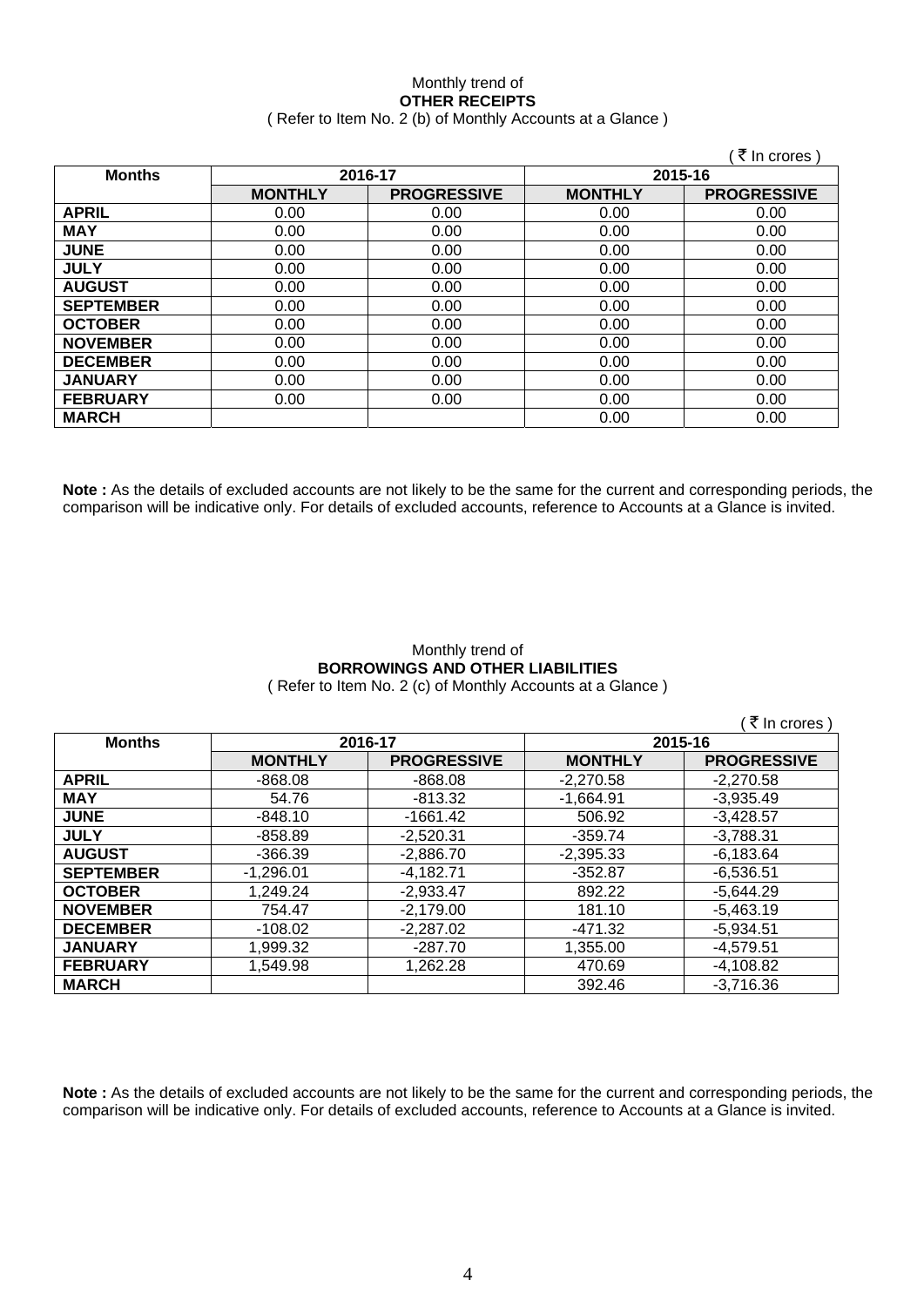### Monthly trend of **TOTAL RECEIPTS**  ( Refer to Item No. 3 of Monthly Accounts at a Glance )

|                  |                |                    |                | (₹ In crores)      |
|------------------|----------------|--------------------|----------------|--------------------|
| <b>Months</b>    |                | 2016-17            |                | 2015-16            |
|                  | <b>MONTHLY</b> | <b>PROGRESSIVE</b> | <b>MONTHLY</b> | <b>PROGRESSIVE</b> |
| APRIL            | 1,919.47       | 1,919.47           | 1,011.62       | 1,011.62           |
| <b>MAY</b>       | 3,218.11       | 5,137.57           | 2,069.43       | 3,081.05           |
| <b>JUNE</b>      | 2,495.75       | 7,633.33           | 3,854.09       | 6,935.14           |
| <b>JULY</b>      | 2,665.95       | 10,299.28          | 2,560.82       | 9,495.96           |
| <b>AUGUST</b>    | 4,026.52       | 14,325.80          | 2,008.80       | 11,504.76          |
| <b>SEPTEMBER</b> | 3,325.66       | 17,651.46          | 3,141.85       | 14,646.61          |
| <b>OCTOBER</b>   | 4,197.90       | 21,849.36          | 3,574.61       | 18,221.22          |
| <b>NOVEMBER</b>  | 3,263.71       | 25,113.07          | 2,927.34       | 21,148.56          |
| <b>DECEMBER</b>  | 4,955.55       | 30,068.62          | 2,918.96       | 24,067.52          |
| <b>JANUARY</b>   | 4.335.41       | 34,404.03          | 3.967.31       | 28,034.83          |
| <b>FEBRUARY</b>  | 4,599.90       | 39,003.93          | 3,638.94       | 31,673.77          |
| <b>MARCH</b>     |                |                    | 7,567.78       | 39,241.55          |

**Note** : As the details of excluded accounts are not likely to be the same for the current and corresponding periods, the comparison will be indicative only. For details of excluded accounts, reference to Accounts at a Glance is invited.

## Monthly trend of **NON-PLAN EXPENDITURE ON REVENUE ACCOUNT**

( Refer to Item No. 4 (a) of Monthly Accounts at a Glance )

|                  |                |                    |                | ₹ In crores        |
|------------------|----------------|--------------------|----------------|--------------------|
| <b>Months</b>    |                | 2016-17            |                | 2015-16            |
|                  | <b>MONTHLY</b> | <b>PROGRESSIVE</b> | <b>MONTHLY</b> | <b>PROGRESSIVE</b> |
| <b>APRIL</b>     | 1,855.80       | 1,855.80           | 904.35         | 904.35             |
| <b>MAY</b>       | 2,330.11       | 4,185.91           | 1,812.59       | 2,716.94           |
| <b>JUNE</b>      | 1,888.08       | 6.073.99           | 2.293.03       | 5.009.97           |
| <b>JULY</b>      | 2.123.01       | 8,197.00           | 1,990.00       | 6,999.97           |
| <b>AUGUST</b>    | 2,984.40       | 11,181.40          | 1,644.29       | 8,644.26           |
| <b>SEPTEMBER</b> | 2.663.05       | 13,844.45          | 1,952.76       | 10,597.02          |
| <b>OCTOBER</b>   | 2,330.33       | 16,174.78          | 2,200.25       | 12.797.27          |
| <b>NOVEMBER</b>  | 2,519.10       | 18,693.88          | 2,327.14       | 15,124.41          |
| <b>DECEMBER</b>  | 2.684.24       | 21,378.12          | 2,283.93       | 17,408.34          |
| <b>JANUARY</b>   | 3.017.10       | 24,395.22          | 2,152.18       | 19,560.52          |
| <b>FEBRUARY</b>  | 3,294.68       | 27,689.90          | 2,775.97       | 22,336.49          |
| <b>MARCH</b>     |                |                    | 4,672.92       | 27,009.41          |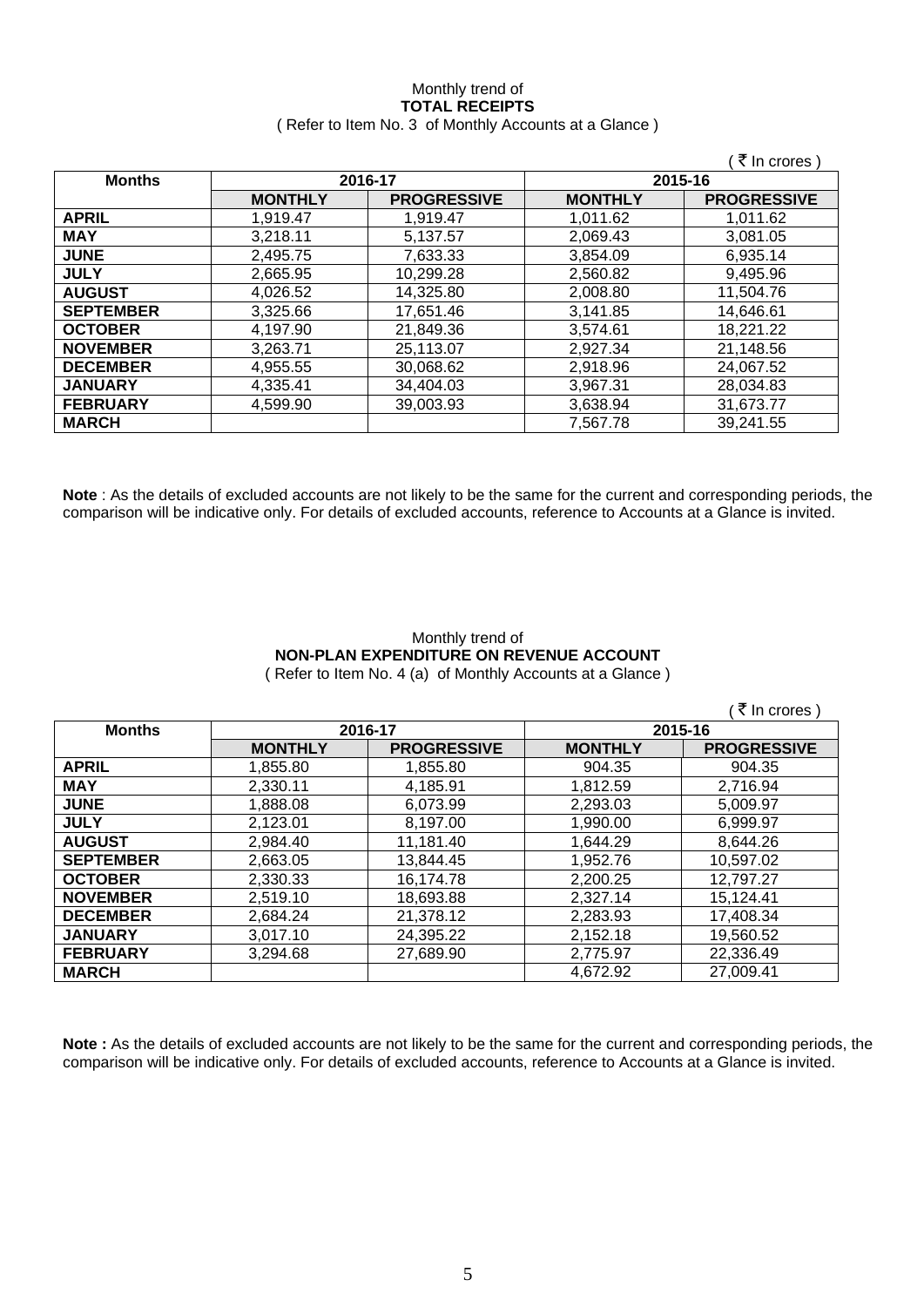### Monthly trend of **NON-PLAN EXPENDITURE ON INTEREST PAYMENT**

( Refer to Item No. 4 (b) of Monthly Accounts at a Glance )

|                  |                |                    |                | ∶₹ In crores )     |
|------------------|----------------|--------------------|----------------|--------------------|
| <b>Months</b>    | 2016-17        |                    | 2015-16        |                    |
|                  | <b>MONTHLY</b> | <b>PROGRESSIVE</b> | <b>MONTHLY</b> | <b>PROGRESSIVE</b> |
| <b>APRIL</b>     | 103.52         | 103.52             | 10.08          | 10.08              |
| <b>MAY</b>       | 317.46         | 420.98             | 118.40         | 128.48             |
| <b>JUNE</b>      | -79.86         | 341.12             | 133.76         | 262.24             |
| <b>JULY</b>      | 164.90         | 506.02             | 87.71          | 349.95             |
| <b>AUGUST</b>    | 237.59         | 743.61             | 221.32         | 571.27             |
| <b>SEPTEMBER</b> | 347.06         | 1,090.67           | 332.61         | 903.88             |
| <b>OCTOBER</b>   | 112.28         | 1,202.95           | 119.31         | 1,023.19           |
| <b>NOVEMBER</b>  | 80.42          | 1,283.37           | 32.76          | 1,055.95           |
| <b>DECEMBER</b>  | 131.78         | 1415.15            | 170.99         | 1,226.94           |
| <b>JANUARY</b>   | 193.15         | 1,608.30           | 134.42         | 1,361.36           |
| <b>FEBRUARY</b>  | 261.49         | 1,869.79           | 237.77         | 1,599.13           |
| <b>MARCH</b>     |                |                    | 373.36         | 1,972.49           |

**Note :** As the details of excluded accounts are not likely to be the same for the current and corresponding periods, the comparison will be indicative only. For details of excluded accounts, reference to Accounts at a Glance is invited.

### Monthly trend of **NON-PLAN EXPENDITURE ON CAPITAL ACCOUNT ( EXCLUDING LOANS & ADVANCES )**

( Refer to Item No. 4 (d) of Monthly Accounts at a Glance )

|                  |                |                    |                | ़₹ In crores )     |
|------------------|----------------|--------------------|----------------|--------------------|
| <b>Months</b>    |                | 2016-17            | 2015-16        |                    |
|                  | <b>MONTHLY</b> | <b>PROGRESSIVE</b> | <b>MONTHLY</b> | <b>PROGRESSIVE</b> |
| <b>APRIL</b>     | 0.00           | 0.00               | 0.00           | 0.00               |
| <b>MAY</b>       | 2.84           | 2.84               | $-0.01$        | $-0.01$            |
| <b>JUNE</b>      | 0.46           | 3.30               | 0.54           | 0.53               |
| <b>JULY</b>      | 2.04           | 5.34               | 0.29           | 0.82               |
| <b>AUGUST</b>    | 4.83           | 10.17              | $-1.75$        | $-0.93$            |
| <b>SEPTEMBER</b> | 6.50           | 16.67              | $-44.64$       | $-45.57$           |
| <b>OCTOBER</b>   | 9.53           | 26.20              | 2.71           | $-42.86$           |
| <b>NOVEMBER</b>  | 23.79          | 49.99              | 1.06           | $-41.80$           |
| <b>DECEMBER</b>  | 20.33          | 70.32              | 15.35          | $-26.45$           |
| <b>JANUARY</b>   | 10.12          | 80.44              | 16.28          | $-10.17$           |
| <b>FEBRUARY</b>  | 30.68          | 111.12             | 4.95           | $-5.22$            |
| <b>MARCH</b>     |                |                    | $-7.82$        | $-13.04$           |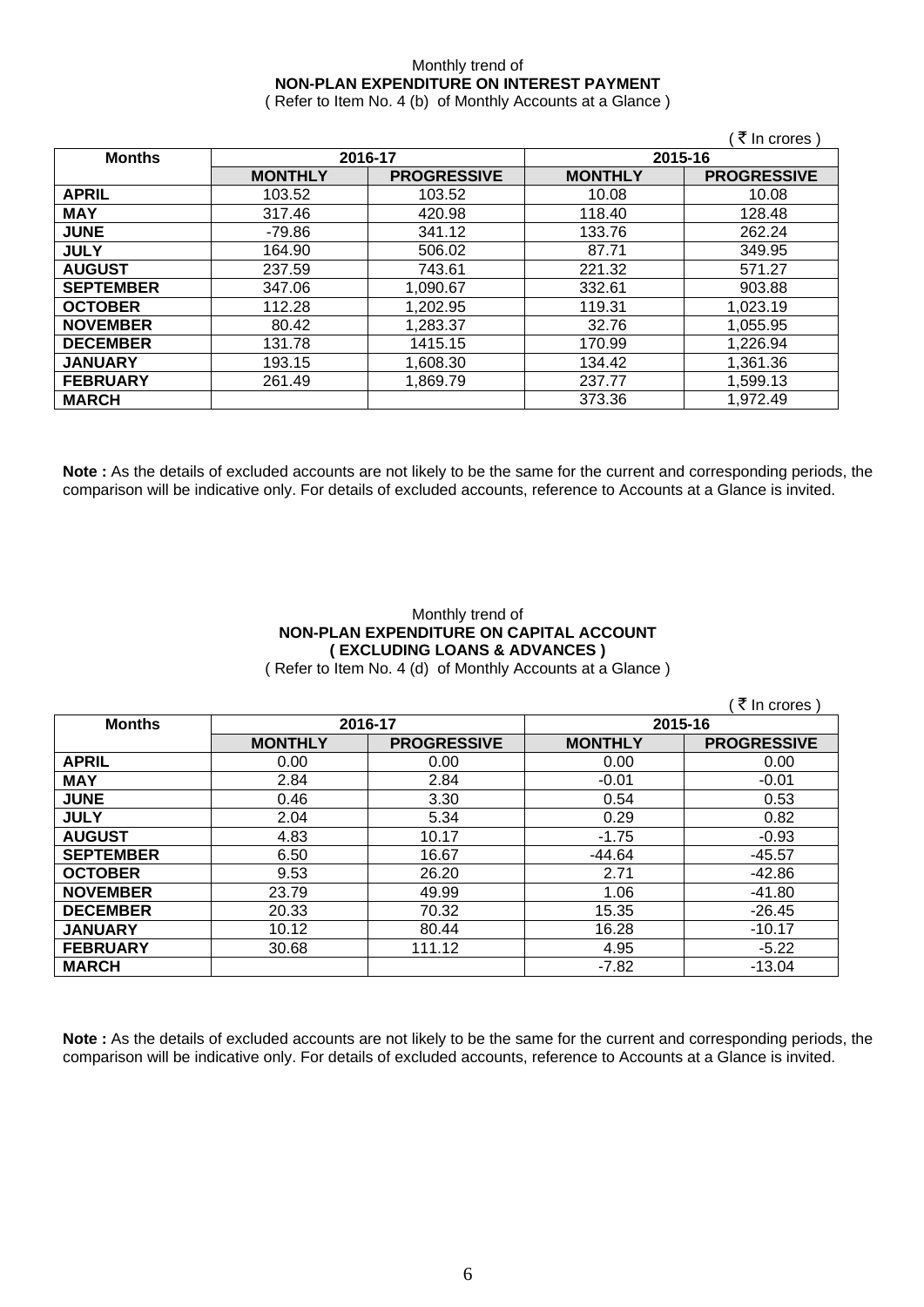## Monthly trend of **PLAN EXPENDITURE ON REVENUE ACCOUNT**

( Refer to Item No. 5 (a) of Monthly Accounts at a Glance )

|                  |                |                    |                | ∶₹ In crores )     |
|------------------|----------------|--------------------|----------------|--------------------|
| <b>Months</b>    | 2016-17        |                    | 2015-16        |                    |
|                  | <b>MONTHLY</b> | <b>PROGRESSIVE</b> | <b>MONTHLY</b> | <b>PROGRESSIVE</b> |
| <b>APRIL</b>     | 58.54          | 58.54              | 48.28          | 48.28              |
| <b>MAY</b>       | 703.05         | 761.59             | 103.60         | 151.88             |
| <b>JUNE</b>      | 511.13         | 1,272.72           | 1,468.79       | 1,638.67           |
| <b>JULY</b>      | 311.49         | 1,584.21           | 279.22         | 1.917.89           |
| <b>AUGUST</b>    | 819.28         | 2,403.49           | 125.35         | 2,043.24           |
| <b>SEPTEMBER</b> | 334.49         | 2,737.98           | 1,095.45       | 3,138.69           |
| <b>OCTOBER</b>   | 1,393.02       | 4,131.00           | 1,218.93       | 4,357.62           |
| <b>NOVEMBER</b>  | 565.80         | 4,696.80           | 355.29         | 4,712.91           |
| <b>DECEMBER</b>  | 1,864.02       | 6,560.82           | 470.57         | 5,183.48           |
| <b>JANUARY</b>   | 806.87         | 7,367.69           | 1,390.66       | 6,574.14           |
| <b>FEBRUARY</b>  | 716.09         | 8,083.78           | 573.67         | 7,147.81           |
| <b>MARCH</b>     |                |                    | 2,150.64       | 9,298.45           |

**Note** : As the details of excluded accounts are not likely to be the same for the current and corresponding periods, the comparison will be indicative only. For details of excluded accounts, reference to Accounts at a Glance is invited.

### Monthly trend of **PLAN EXPENDITURE ON CAPITAL ACCOUNT ( EXCLUDING LOANS & ADVANCES )**

( Refer to Item No. 5 (c) of Monthly Accounts at a Glance )

|                  |                |                    |                | ∶ ₹ In crores)     |
|------------------|----------------|--------------------|----------------|--------------------|
| <b>Months</b>    | 2016-17        |                    | 2015-16        |                    |
|                  | <b>MONTHLY</b> | <b>PROGRESSIVE</b> | <b>MONTHLY</b> | <b>PROGRESSIVE</b> |
| <b>APRIL</b>     | 5.13           | 5.13               | 58.99          | 58.99              |
| <b>MAY</b>       | 182.11         | 187.24             | 153.19         | 212.18             |
| <b>JUNE</b>      | 95.93          | 283.17             | 73.73          | 285.91             |
| <b>JULY</b>      | 229.40         | 512.57             | 282.30         | 568.21             |
| <b>AUGUST</b>    | 218.00         | 730.57             | 147.74         | 715.95             |
| <b>SEPTEMBER</b> | 319.33         | 1,049.90           | 138.28         | 854.23             |
| <b>OCTOBER</b>   | 454.32         | 1,504.22           | 144.21         | 998.44             |
| <b>NOVEMBER</b>  | 154.47         | 1,658.69           | 243.84         | 1,242.28           |
| <b>DECEMBER</b>  | 323.71         | 1,982.40           | 149.09         | 1.391.37           |
| <b>JANUARY</b>   | 467.32         | 2,449.72           | 350.69         | 1,742.06           |
| <b>FEBRUARY</b>  | 240.41         | 2,690.13           | 249.35         | 1,991.41           |
| <b>MARCH</b>     |                |                    | 695.23         | 2,686.64           |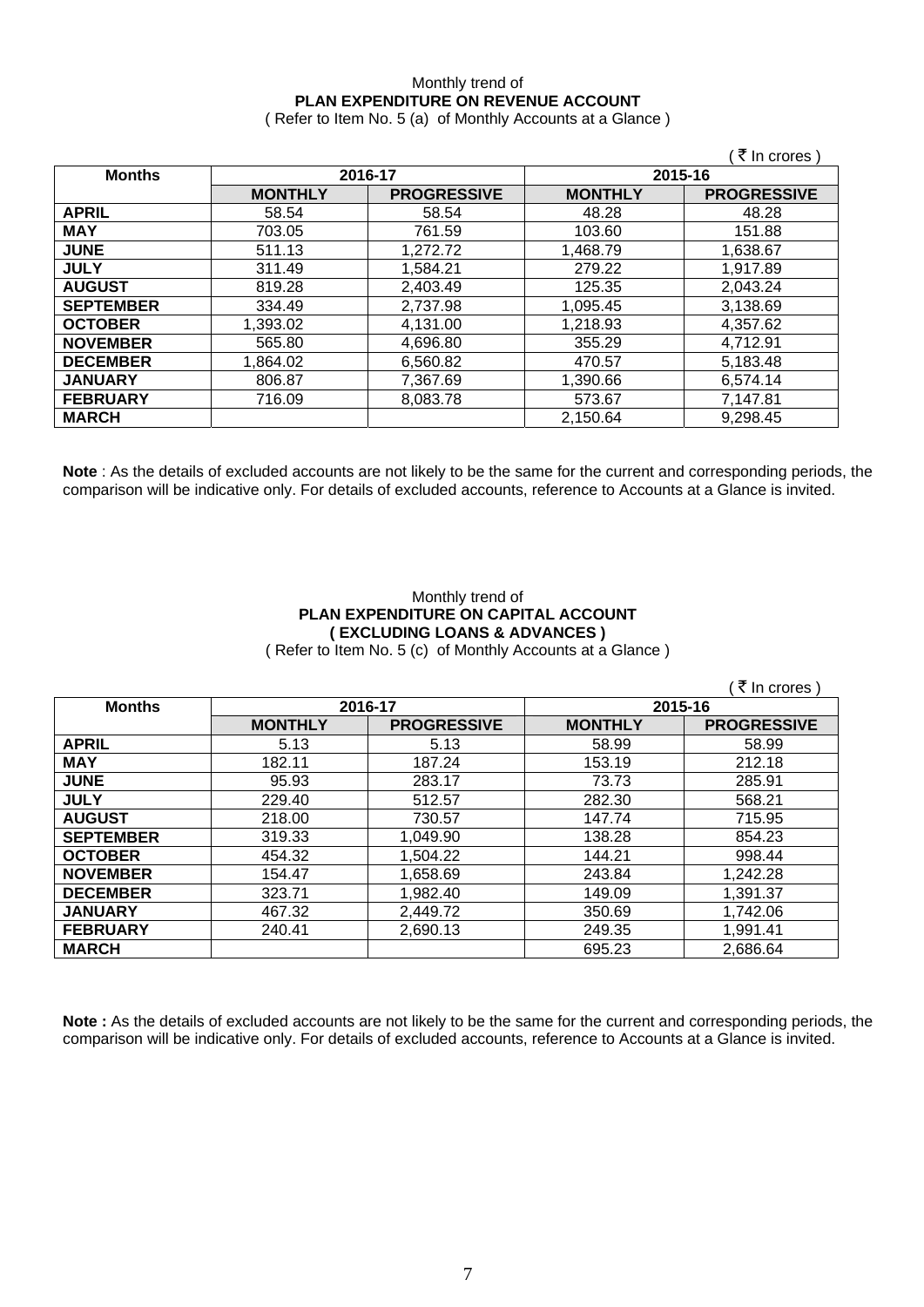# Monthly trend of **TOTAL EXPENDITURE**

|  | (Refer to Item No. 6 of Monthly Accounts at a Glance) |
|--|-------------------------------------------------------|
|--|-------------------------------------------------------|

|                  |                |                    |                | ₹ In crores)       |
|------------------|----------------|--------------------|----------------|--------------------|
| <b>Months</b>    | 2016-17        |                    |                | 2015-16            |
|                  | <b>MONTHLY</b> | <b>PROGRESSIVE</b> | <b>MONTHLY</b> | <b>PROGRESSIVE</b> |
| <b>APRIL</b>     | 1,919.47       | 1.919.47           | 1,011.62       | 1,011.62           |
| <b>MAY</b>       | 3,218.11       | 5,137.58           | 2,069.43       | 3,081.05           |
| <b>JUNE</b>      | 2,495.75       | 7,633.33           | 3,854.09       | 6,935.14           |
| <b>JULY</b>      | 2,665.95       | 10,299.28          | 2.560.82       | 9,495.96           |
| <b>AUGUST</b>    | 4.026.52       | 14.325.80          | 2,008.80       | 11,504.76          |
| <b>SEPTEMBER</b> | 3,325.66       | 17,651.46          | 3,141.85       | 14,646.61          |
| <b>OCTOBER</b>   | 4.197.90       | 21.849.36          | 3,574.61       | 18,221.22          |
| <b>NOVEMBER</b>  | 3,263.71       | 25,113.07          | 2,927.34       | 21,148.56          |
| <b>DECEMBER</b>  | 4,955.55       | 30,068.62          | 2,918.96       | 24,067.52          |
| <b>JANUARY</b>   | 4,335.41       | 34,404.03          | 3.967.31       | 28,034.83          |
| <b>FEBRUARY</b>  | 4.599.90       | 39,003.93          | 3,638.94       | 31,673.77          |
| <b>MARCH</b>     |                |                    | 7,567.78       | 39,241.55          |

**Note :** As the details of excluded accounts are not likely to be the same for the current and corresponding periods, the comparison will be indicative only. For details of excluded accounts, reference to Accounts at a Glance is invited.

### Monthly trend of **REVENUE EXPENDITURE**  ( Refer to Item No. 6(a) of Monthly Accounts at a Glance )

|                  |                |                    |                | ं ₹ In crores `    |  |
|------------------|----------------|--------------------|----------------|--------------------|--|
| <b>Months</b>    | 2016-17        |                    |                | 2015-16            |  |
|                  | <b>MONTHLY</b> | <b>PROGRESSIVE</b> | <b>MONTHLY</b> | <b>PROGRESSIVE</b> |  |
| <b>APRIL</b>     | 1,914.34       | 1,914.34           | 952.64         | 952.64             |  |
| <b>MAY</b>       | 3,033.16       | 4,947.50           | 1,916.18       | 2,868.82           |  |
| <b>JUNE</b>      | 2,399.21       | 7,346.71           | 3,779.82       | 6,648.64           |  |
| <b>JULY</b>      | 2,434.50       | 9,781.21           | 2,269.22       | 8,917.86           |  |
| <b>AUGUST</b>    | 3,803.68       | 13,584.89          | 1,769.64       | 10,687.50          |  |
| <b>SEPTEMBER</b> | 2,997.54       | 16,582.43          | 3,048.21       | 13,735.71          |  |
| <b>OCTOBER</b>   | 3,723.35       | 20,305.78          | 3,419.18       | 17,154.89          |  |
| <b>NOVEMBER</b>  | 3,084.90       | 23,390.68          | 2.682.43       | 19,837.32          |  |
| <b>DECEMBER</b>  | 4.548.26       | 27,938.94          | 2.754.50       | 22.591.82          |  |
| <b>JANUARY</b>   | 3,823.97       | 31,762.91          | 3,542.84       | 26,134.66          |  |
| <b>FEBRUARY</b>  | 4.010.77       | 35,773.68          | 3.349.64       | 29.484.30          |  |
| <b>MARCH</b>     |                |                    | 6,823.56       | 36,307.86          |  |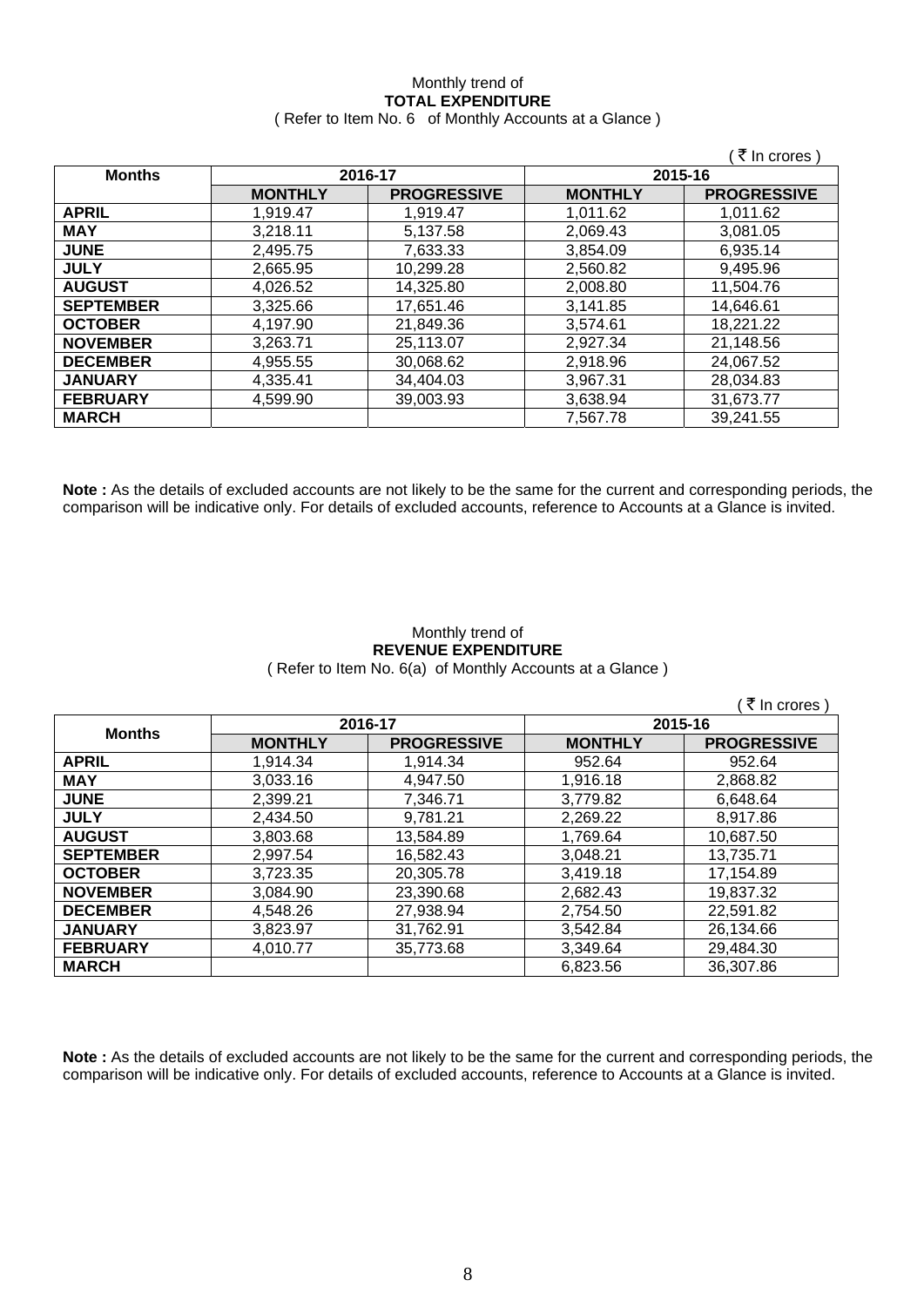### Monthly trend of **CAPITAL EXPENDITURE**  ( Refer to Item No. 6(b) of Monthly Accounts at a Glance )

|                  |                |                    |                | े ₹ In crores )    |  |
|------------------|----------------|--------------------|----------------|--------------------|--|
| <b>Months</b>    | 2016-17        |                    |                | 2015-16            |  |
|                  | <b>MONTHLY</b> | <b>PROGRESSIVE</b> | <b>MONTHLY</b> | <b>PROGRESSIVE</b> |  |
| <b>APRIL</b>     | 5.13           | 5.13               | 58.99          | 58.99              |  |
| <b>MAY</b>       | 184.95         | 190.08             | 153.18         | 212.17             |  |
| <b>JUNE</b>      | 96.39          | 286.47             | 74.27          | 286.44             |  |
| <b>JULY</b>      | 231.44         | 517.91             | 282.59         | 569.03             |  |
| <b>AUGUST</b>    | 222.83         | 740.74             | 145.99         | 715.02             |  |
| <b>SEPTEMBER</b> | 325.83         | 1,066.57           | 93.64          | 808.66             |  |
| <b>OCTOBER</b>   | 463.85         | 1,530.42           | 146.92         | 955.58             |  |
| <b>NOVEMBER</b>  | 178.26         | 1,708.68           | 244.90         | 1,200.48           |  |
| <b>DECEMBER</b>  | 344.04         | 2,052.72           | 164.44         | 1,364.92           |  |
| <b>JANUARY</b>   | 477.44         | 2,530.16           | 366.97         | 1,731.89           |  |
| <b>FEBRUARY</b>  | 271.09         | 2,801.25           | 254.29         | 1,986.18           |  |
| <b>MARCH</b>     |                |                    | 687.42         | 2,673.60           |  |

**Note :** As the details of excluded accounts are not likely to be the same for the current and corresponding periods, the comparison will be indicative only. For details of excluded accounts, reference to Accounts at a Glance is invited.

### Monthly trend of **LOANS AND ADVANCES DISBURSED**  ( Refer to Item No. 7 of Monthly Accounts at a Glance )

|                  |                |                    |                | ₹ In crores)       |
|------------------|----------------|--------------------|----------------|--------------------|
| <b>Months</b>    | 2016-17        |                    | 2015-16        |                    |
|                  | <b>MONTHLY</b> | <b>PROGRESSIVE</b> | <b>MONTHLY</b> | <b>PROGRESSIVE</b> |
| <b>APRIL</b>     | 0.00           | 0.00               | 0.00           | 0.00               |
| <b>MAY</b>       | 0.00           | 0.00               | 0.06           | 0.06               |
| <b>JUNE</b>      | 0.15           | 0.15               | 0.00           | 0.06               |
| <b>JULY</b>      | 0.01           | 0.16               | 9.01           | 9.07               |
| <b>AUGUST</b>    | 0.01           | 0.17               | 93.17          | 102.24             |
| <b>SEPTEMBER</b> | 2.29           | 2.46               | 0.00           | 102.24             |
| <b>OCTOBER</b>   | 10.70          | 13.16              | 8.51           | 110.75             |
| <b>NOVEMBER</b>  | 0.55           | 13.71              | 0.01           | 110.76             |
| <b>DECEMBER</b>  | 63.25          | 76.96              | 0.02           | 110.78             |
| <b>JANUARY</b>   | 34.00          | 110.96             | 57.50          | 168.28             |
| <b>FEBRUARY</b>  | 318.04         | 429.00             | 35.00          | 203.28             |
| <b>MARCH</b>     |                |                    | 56.81          | 260.09             |